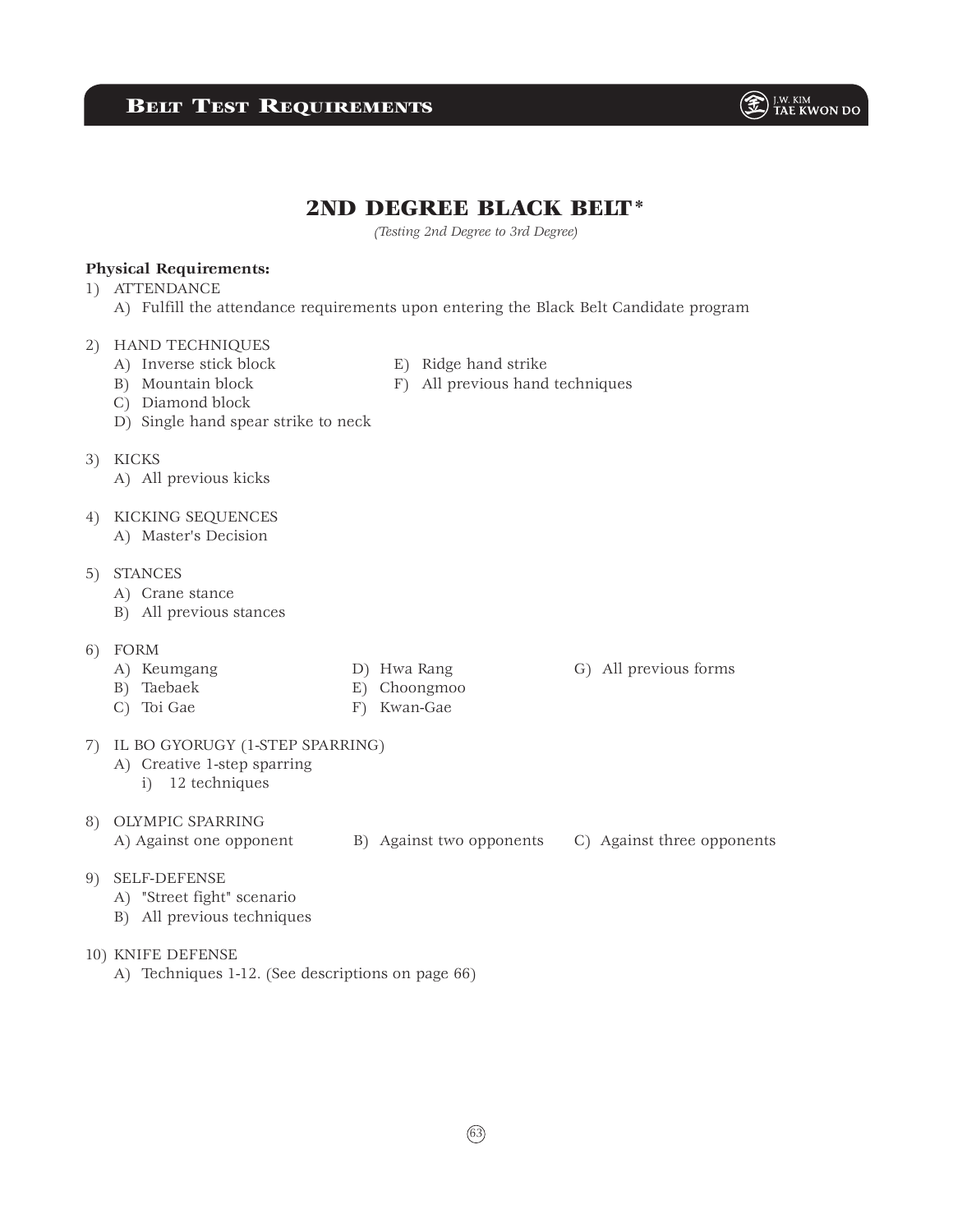# **BELT TEST REQUIREMENTS**



## 2ND DEGREE BLACK BELT\*

*(Testing 2nd Degree to 3rd Degree)*

## **Physical Requirements Continued:**

### 11) BOARD BREAKING

A) Nine boards fulfilling the requirements given during candidacy

### 12) STRENGTH TEST

- A) 50 pushups
- B) 50 situps

### 13) ENDURANCE TEST

A) Two rounds of Master's Choice – Two minutes each round with a 30 second break in between